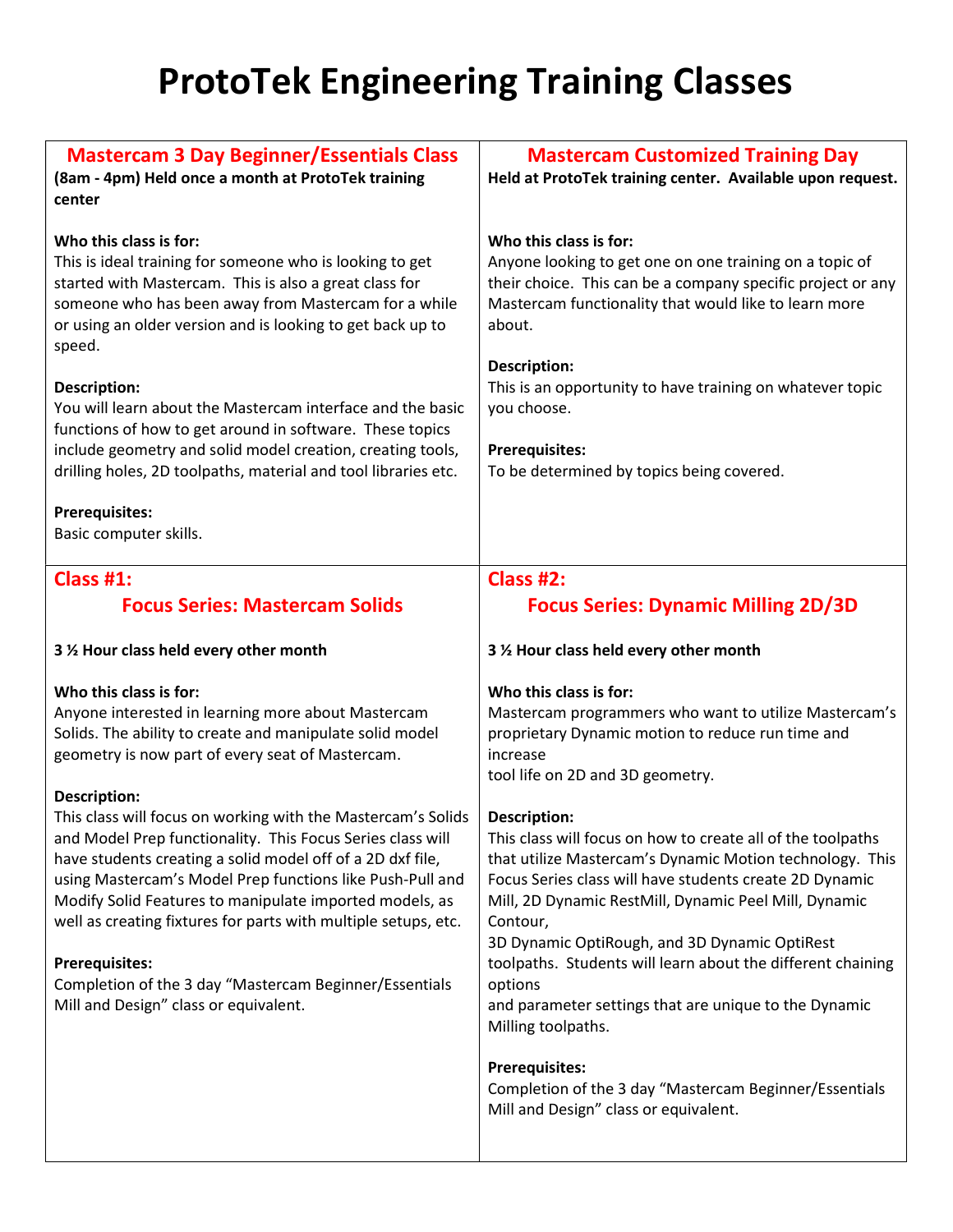| <b>Class #3:</b>                                                                                                                                                                                                                                                                                                                                                                                                                                                                                                                                                                                                                                                                                                                                                 | Class #3b:                                                                                                                                                                                                                                                                                                                                                                                                                                                                                                                                                                                                                                      |
|------------------------------------------------------------------------------------------------------------------------------------------------------------------------------------------------------------------------------------------------------------------------------------------------------------------------------------------------------------------------------------------------------------------------------------------------------------------------------------------------------------------------------------------------------------------------------------------------------------------------------------------------------------------------------------------------------------------------------------------------------------------|-------------------------------------------------------------------------------------------------------------------------------------------------------------------------------------------------------------------------------------------------------------------------------------------------------------------------------------------------------------------------------------------------------------------------------------------------------------------------------------------------------------------------------------------------------------------------------------------------------------------------------------------------|
| <b>Focus Series: 2 Axis Lathe</b>                                                                                                                                                                                                                                                                                                                                                                                                                                                                                                                                                                                                                                                                                                                                | Optional add on for class $#5 - (2 \text{ Axis}$ Lathe)                                                                                                                                                                                                                                                                                                                                                                                                                                                                                                                                                                                         |
| 3 % Hour class held every other month<br>Who this class is for:<br>Mastercam programmers who want to program turning<br>toolpaths for horizontal turning centers. This class does not<br>cover "C Axis" or "Live Tooling" toolpath creation, we will<br>have a separate "Focus Series" class that covers this<br>functionality.<br><b>Description:</b><br>This class will focus on how to create Facing, Roughing,<br>Finishing, grooving, and cutoff toolpaths for a horizontal<br>turning center. Students will also learn proper job setup<br>and tool creation procedures as they move from importing<br>a file to posting code.<br><b>Prerequisites:</b><br>Completion of the 3 day "Mastercam Beginner/Essentials<br>Mill and Design" class or equivalent. | <b>Focus Series:_</b><br>C and Y Axis Live Tooling<br>3 % Hour class held every other month<br>Who this class is for:<br>Mastercam programmers who want to program live<br>tooling using C and Y Axis in their horizontal turning<br>centers.<br><b>Description:</b><br>This class will focus on how to create Face Contour, Cross<br>Contour, C-Axis Contour, Face Drill, Cross Drill, and C-axis<br>Drill toolpaths for a horizontal turning center.<br><b>Prerequisites:</b><br>Completion of the Focus Series: 2 Axis Lathe class.                                                                                                          |
|                                                                                                                                                                                                                                                                                                                                                                                                                                                                                                                                                                                                                                                                                                                                                                  |                                                                                                                                                                                                                                                                                                                                                                                                                                                                                                                                                                                                                                                 |
| Class #4:                                                                                                                                                                                                                                                                                                                                                                                                                                                                                                                                                                                                                                                                                                                                                        | <b>Class #5:</b>                                                                                                                                                                                                                                                                                                                                                                                                                                                                                                                                                                                                                                |
| <b>Focus Series: Model Orientation and WCS</b><br>3 % Hour class held every other month                                                                                                                                                                                                                                                                                                                                                                                                                                                                                                                                                                                                                                                                          | <b>Focus Series: 4 Axis VMC</b><br>3 % Hour class held every other month                                                                                                                                                                                                                                                                                                                                                                                                                                                                                                                                                                        |
| Who this class is for:<br>Mastercam programmers who want to utilize "Dynamic<br>Transform", "Work Coordinate Systems", and the "Plane<br>Manager"<br><b>Description:</b><br>This class will focus on model orientation and work<br>coordinate systems. This Focus Series class is structured<br>around how to implement multiple Work Coordinate<br>Systems to quickly and easily program multiple setups on a<br>vertical machining center. Students will start the class by<br>learning how to simplify the process of importing a model<br>and orientating the model correctly for machining using<br>"Dynamic Transform".<br><b>Prerequisites:</b><br>Completion of the 3 day "Mastercam Beginner/Essentials<br>Mill and Design" class or equivalent.        | Who this class is for:<br>Mastercam programmers who want to program a 4 axis<br>VMC for indexing and rotary cutting.<br><b>Description:</b><br>This class will focus on creating 4 axis indexing and axis<br>substitution toolpaths on a vertical machining center. This<br>Focus Series class covers plane creation and using the<br>"Plane Manager" to work with planes to effectively<br>program 4 axis indexing toolpaths. Students will also learn<br>how to utilize "axis substitution" to create toolpaths that<br>machine while<br>rotating.<br><b>Prerequisites:</b><br>Completion of the "Focus Series: Model Orientation and<br>WCS" |